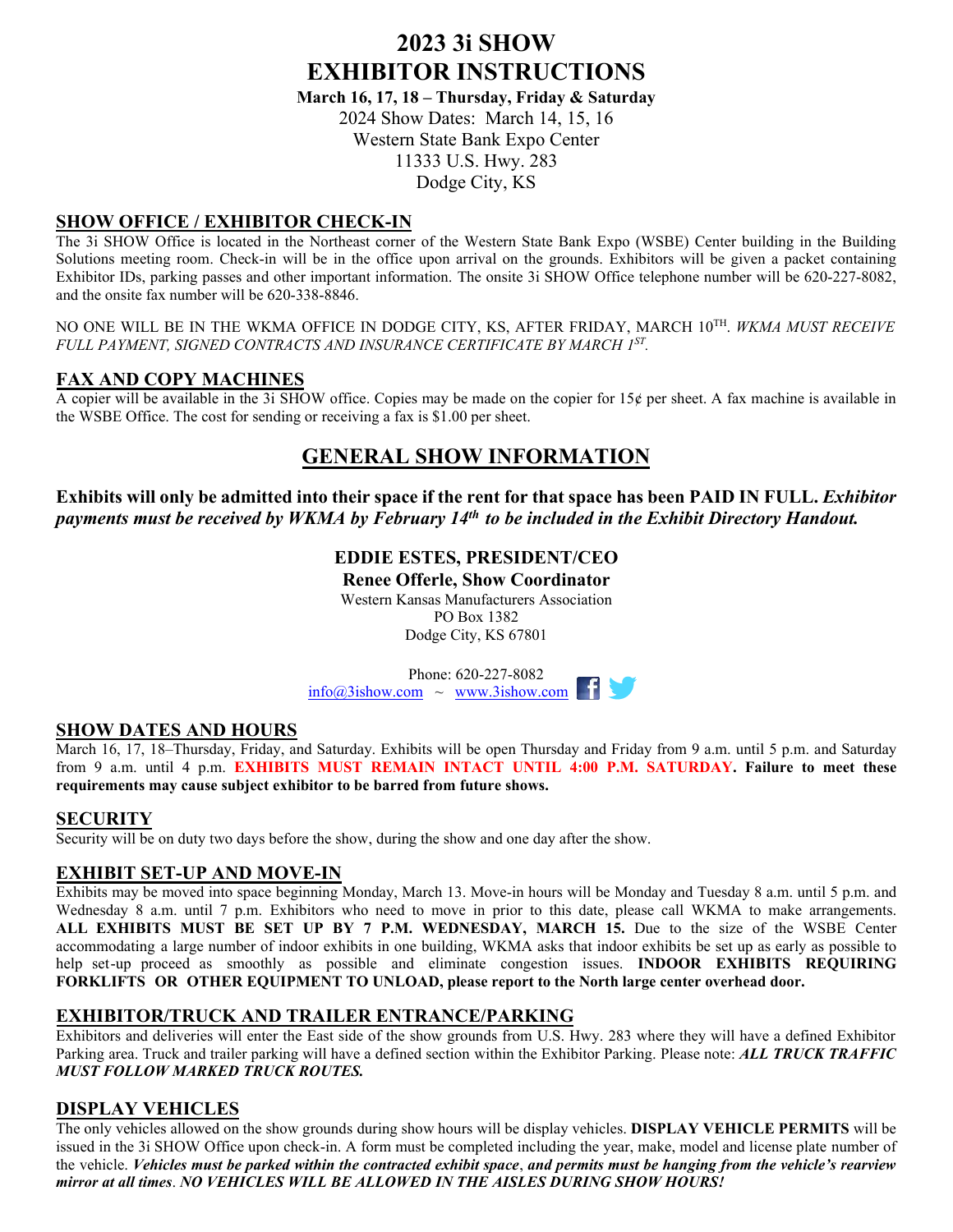# **LARGE MACHINES**

Firms with large machines or complicated assembly will please report as EARLY as possible. To move into space before March 13, contact WKMA at 620-227-8082 to make arrangements.

# **UNLOADING AND LOADING EQUIPMENT**

Please complete the load/unload request form available online **IN ADVANCE**, providing accurate information concerning the weight of your exhibit. Forklifts and loaders will be available beginning Monday, March 13. Exhibitors who need to move in with the assistance of forklifts or loaders prior to this date, please contact Dan Boatright at 620-408-6440 or WKMA at 620-227-8082.

The fee for load/unload is a minimum charge of \$30 for up to 30 minutes and \$25 for each additional/portion of 30 minutes thereafter. Services will be billed by Ford County.

All EXHIBITORS will ASSUME LIABILITY for loading and unloading of their products and will be asked to sign a statement to that effect. Rigging equipment will be available but must be reserved in advance.

#### **WATER**

Water will be available for exhibit plants and livestock. Contact the 3i SHOW Office during show hours to make arrangements.

#### **EQUIPMENT DEMONSTRATIONS**

A demonstration area will be provided on the North end of the outdoor show grounds. Demonstration equipment must be left in the demonstration area and organized by exhibiting company personnel. For more information or to coordinate a demonstration, contact Eddie Estes, WKMA President/CEO, at 620-227-8082.

#### **INSIDE EXHIBITORS**

New piping and draping has been purchased by the WSBE Center. Please help keep them looking new! **Signage and/or decorations may not be pinned or stapled or otherwise puncture the drape material.** Please use S-hooks to hang your banners along the back piping. Display vehicles/equipment with rubber tires, sharp edges or any surface which can possibly damage the concrete floor must have carpet samples or some type of protection between it and the concrete surface. **NO SPRAY PAINTING INSIDE THE BUILDING! NO PETS ALLOWED** inside the building. Inside exhibitors need to sweep their booth area into the aisle each evening. REMEMBER TO BRING YOUR BROOM.

#### **SALES TAX**

All federal, state and local laws governing retail sales tax must be followed, and sales tax certificates must be on display or readily available if requested. Failure to comply may result in expulsion from the show. Vendors in the state for no more than two shows per year may participate and remit Kansas retailers sales tax with the 3i SHOW special event sales tax number available in the show office, if remitted immediately after the show. Vendors in the state for more than two shows per year in the state must have their own sales tax number. For more information, visit the Kansas Department of Revenue websit[e www.ksrevenue.org/specialsalesevents.htm.](http://www.ksrevenue.org/specialsalesevents.htm) 

# **GOLF CARTS AND UTILITY VEHICLES REGISTRATION**

Due to insurance requirements, all golf carts must be registered with the 3i SHOW Office. **Permits will be issued, and the exhibitor must sign a liability form.** *ATV's AND OTHER MOTORIZED VEHICLES MAY BE UTILIZED DURING SET-UP AND TEAR-DOWN ONLY AND ARE NOT PERMITTED DURING SHOW HOURS FOR SAFETY & LIABILITY REASONS.*

#### **SHIPPING INSTRUCTIONS**

All goods must be **plainly marked with company name and space number**. They should be shipped in care of the 3i SHOW, 11333 U.S. Hwy. 283, Dodge City, KS 67801. Shipped material will be accepted and received three days prior to the show. **Under no circumstances will goods be accepted on which there are transportation or deliver charges due.** Freight box/container storage will be available during the show. If forklifts are needed to unload or move freight, refer to unloading and loading above.

Outgoing shipping services are not available at the show. Be sure shipping arrangements leaving the show are made in advance. Exhibitor is responsible for providing all packing material. Prior to leaving the show, **exhibitor must ensure all outgoing shipments are packaged, labeled (bill of lading attached, if required, ready for pickup and brought into the 3i SHOW Office**.

#### **ELECTRICAL HOOK-UP**

If you need electrical hook-up and have not requested it, please do so. Remember, a **100-foot extension cord** is recommended to complete your power hook-up. There will be a charge for electrical hook-up outside and on the dirt floor section inside the WSBE Center. All 220-volt equipment must have a safety switch as per national electrical safety code. Recreation vehicles must be plugged into the 220-volt system with a four-wire 50-amp plug. Exhibitor must provide any required adapters.

#### **WIRELESS INTERNET SERVICE**

Wireless internet service is provided free of charge to the indoor exhibits as well as the outdoor show grounds.